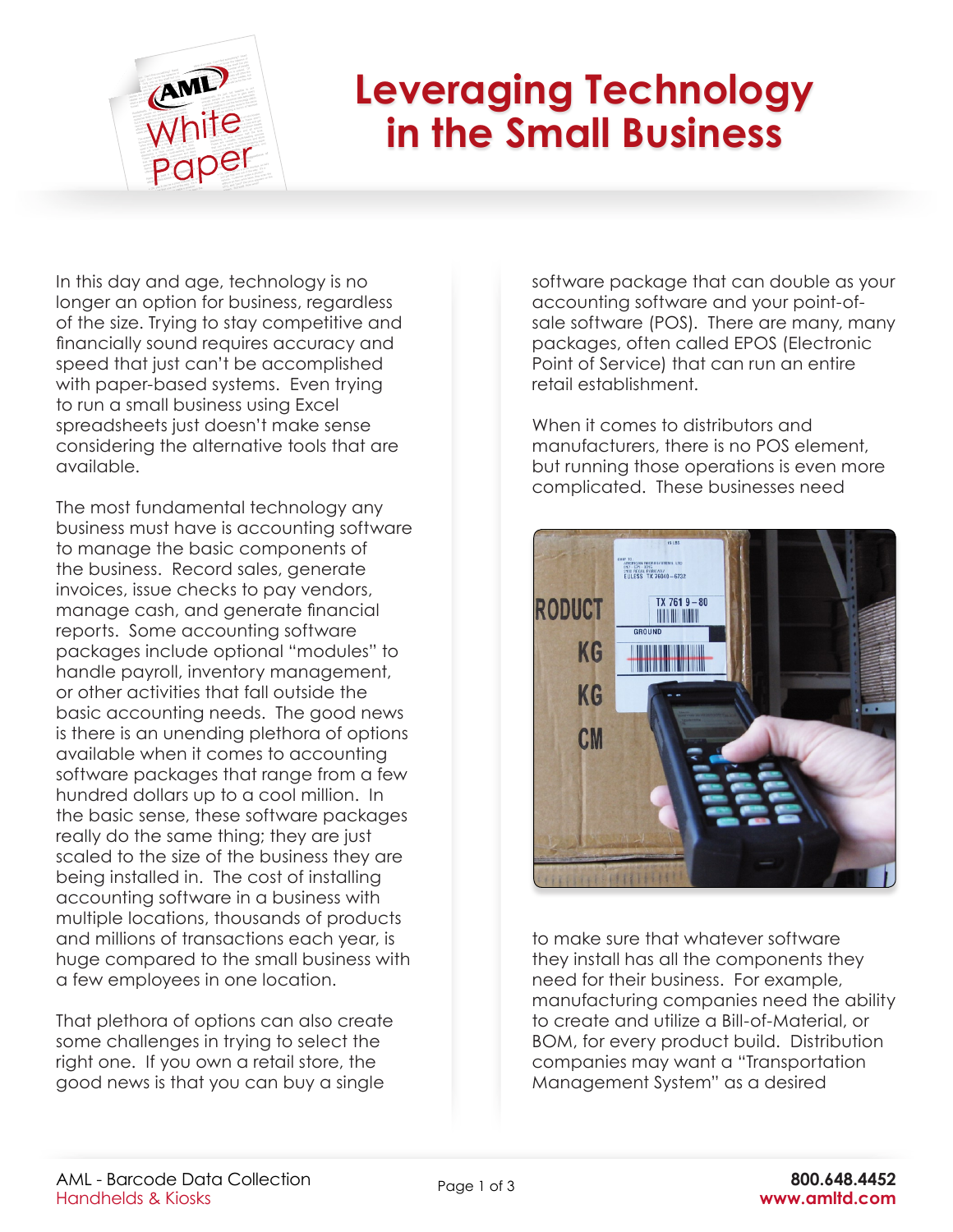component to their software.

Regardless of the type of business, it's important to do your research. Here are a few things to keep in mind:

- **1. When speaking with software providers, ask for references.** Ask the provider if you can go visit one of their customers currently using their software. Ask questions and watch the user perform some transactions.
- **2. Select a package that is scalable**, one that will do what you need it to do today, but that is capable of more functionality as you grow. For example, you might only have one facility today, but if you have a vision of growth, make sure you select a package that can handle multiple locations down the road.
- **3. Don't try to bite off too much at once when you start to implement.** Almost every accounting software package out there will have more features and functionality than what you need or would use which is typical because they are trying to be all things to all companies. Pick the basic functionality that you need and focus only on implementing that.
- **4. Seek professional assistance.** Not just for the software implementation but for reviewing and adapting your processes so that that they take full advantage of the software. A skilled consultant or integrator should see ways to improve the efficiency of your operations in the process. Most of the larger software vendors have their own specialists that can assist with the implementation, but there will be a cost. Vendors that offer less expensive software packages aren't as likely to offer these services but often times there are third party consultants that are available at an hourly rate. Either way, don't discount the value of

having a subject matter expert on-site helping with the implementation.

**5. Don't overlook the hardware infrastructure required for any new**  software package. Undoubtedly a server will be required, along with a wired or wireless network, but PC workstations may also need to be upgraded. Any software vendor will supply a list of minimum performance requirements for the hardware components. This is something of a hidden expense of implementing new software but don't assume what you have will work fine. There's nothing more frustrating than buying new software and then finding it won't perform up to your expectations because the hardware it is running on is old and outdated.

## **Beyond the software…**

After the implementation of accounting software, if a small business were to make an additional investment in technology, it would have to be towards a barcode system. Yes, even a small business can reap huge benefits from using barcode technology to manage the inventory and

the investment isn't a much as one might think. Like the accounting software, a barcode system can be scalable. If you operate a retail store, you're almost certainly already scanning barcodes at the checkout. Why not use those barcodes to improve efficiencies in other aspects of the business. If you run a manufacturing company, you aren't as fortune because you likely don't already have